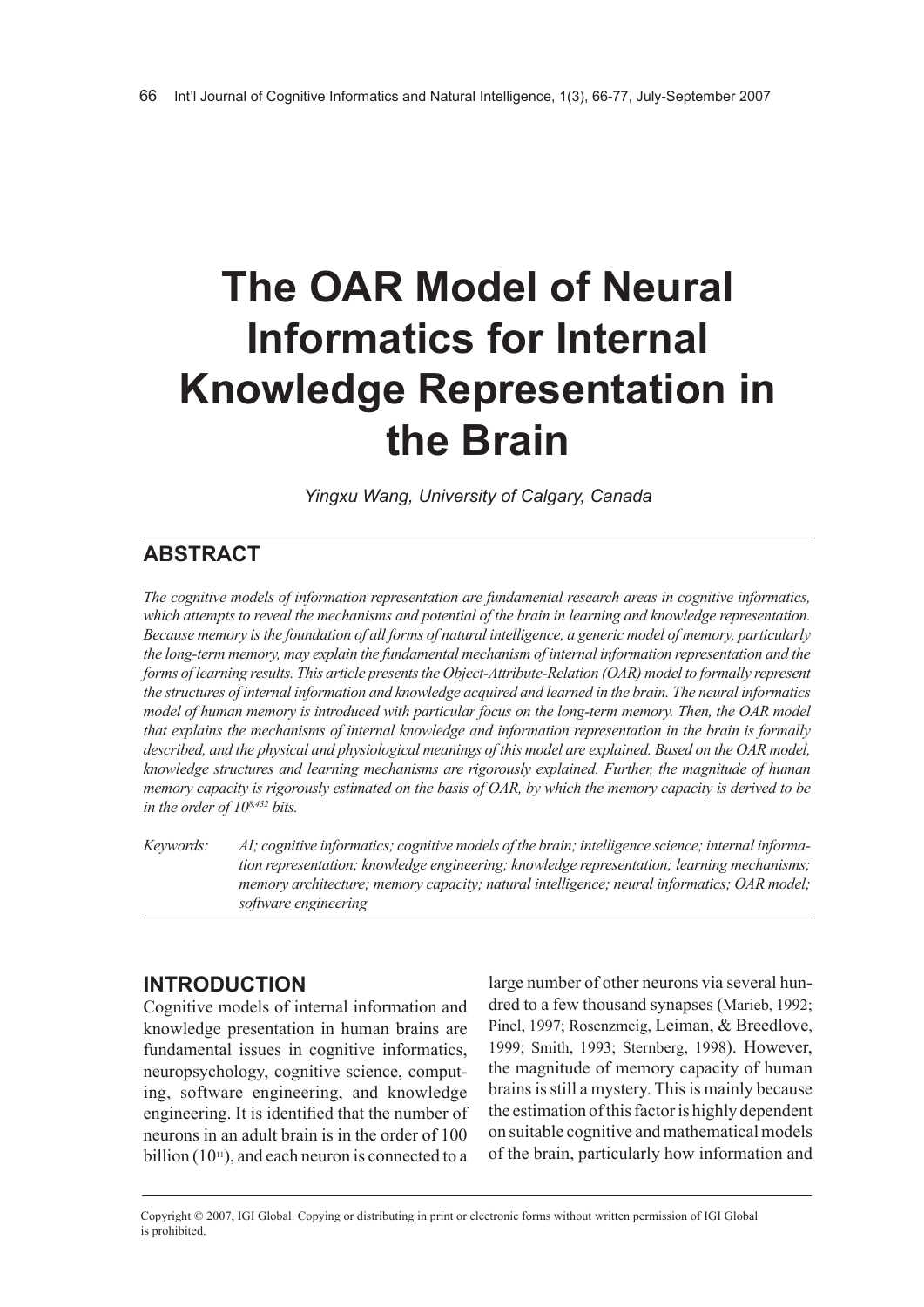knowledge are represented and stored in the memory.

It is commonly understood that memory is the foundation of all forms of natural intelligence. Although the magnitude of the neural networks and their concurrent behaviors are extremely powerful as a whole, the elementary function and mechanism of the brain are quite simple (Gabrieli, 1998; Harnish, 2002; Kotulak, 1997; Leahey, 1997; Matlin, 1998; Payne & Wenger, 1998; Turing, 1936). This view can be formally stated in the following theorem and explained in the mathematical models of human memory developed throughout this article.

• **Theorem 1:** The *quantitative advantage* of human brain states that the magnitude of the memory capacity of the brain is tremendously larger than that of the closest species; the *qualitative advantage* of human brain states that the possession of the abstract layer of memory and the abstract reasoning capacity makes human brain profoundly powerful on the basis of the quantitative advantage.

This article presents the OAR model to formally represent the structures of internal information and knowledge acquired and learned in the brain. The neural informatics model of human memory is introduced, and particular focus is put on the long-term memory and action buffer memory. Then, the OAR model that explains the mechanisms of internal knowledge and information representation in the brain is formally described, and the physical and physiological meanings of this model are explained. Based on the OAR model, knowledge structures and learning mechanisms are rigorously explained. Further, the magnitude of human memory capacity is estimated on the basis of OAR, by which the memory capacity is rigorously derived.

### **Neural Informatics Models of Memory**

• **Definition 1:** *Neural Informatics* (NeI) is a new interdisciplinary enquiry of the biological and physiological representation of information and knowledge in the brain at the neuron level and their abstract mathematical models (Wang, 2002, 2007a).

NeI is a branch of cognitive informatics, where memory is recognized as the foundation and platform of any natural or artificial intelligence (Wang, 2002, 2003, 2007a).

#### **Neural Informatics Models of Human Memory**

The human memory encompasses the sensory buffer memory, the short-term memory, the long-term memory (Baddeley, 1990; Rosenzmeig et al., 1999; Smith, 1993; Squire, Knowlton, & Musen, 1993; Sternberg, 1998), and the action buffer memory (Wang & Wang, 2006; Wang, Wang, Patel, & Patel, 2006). Among these memories, the *Long-Term Memory* (LTM) is the permanent memory that human beings rely on for storing acquired information such as facts, knowledge, experiences, and part of skills and behaviors. For the latter, the main parts of skills and behaviors are stored in the action-buffer memory as logically modeled by Wang and Wang (2006), which is interconnected with the motor servo muscles.

An important theory of NeI pertains to the architecture of the memories in the brain as described next.

• **Definition 2:** The *Cognitive Models of Memory* (CMM) state that the architecture of human memory is parallel configured by the *Sensory Buffer Memory* (SBM), *Short-Term Memory* (STM), *Long-Term Memory*, and *Action-Buffer Memory* (ABM), that is:

 $CMM \triangleq$  SBM || STM || LTM  $\parallel$  ABM (1)

where the ABM is newly identified by Wang and Wang (2006).

Copyright © 2007, IGI Global. Copying or distributing in print or electronic forms without written permission of IGI Global is prohibited.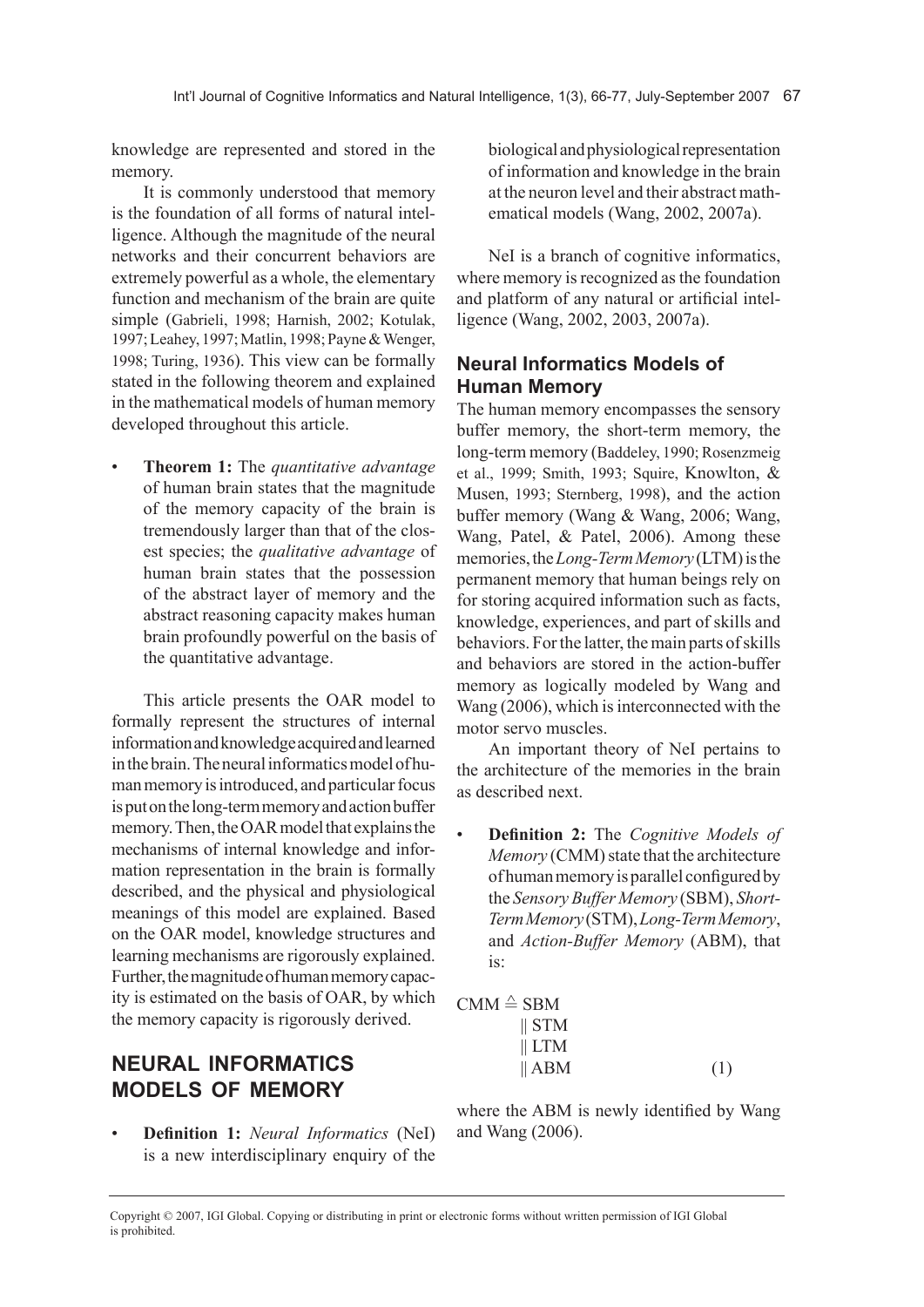The major organ that accommodates memories in the brain is the cerebrum, or the cerebral cortex, in particular, the association and premotor cortex in the frontal lobe, the temporal lobe, sensory cortex in the frontal lobe, visual cortex in the occipital lobe, primary motor cortex in the frontal lobe, supplementary motor area in the frontal lobe, and procedural memory in cerebellum (Wang & Wang, 2006). The CMM model and the mapping of the four types of human memory onto the physiological organs in the brain reveal a set of fundamental mechanisms of NeI. The OAR model described in the following sections will provide a generic description of information/knowledge representation in the brain.

The theories of cognitive informatics and NeI explain a number of important phenomena in the study of natural intelligence. Some enlightening findings in cognitive informatics are as follows (Wang, 2007a; Wang & Wang, 2006):

- LTM establishment is a subconscious process;
- The LTM is established during sleeping;
- The major mechanism for LTM establishment is by sleeping;
- The general acquisition cycle of LTM is equal to or longer than 24 hours;
- The mechanism of LTM establishment is to update the entire memory of information represented as an OAR model in the brain;
- Eye movement and dreams play an important role in LTM creation.

#### **The Hierarchical Neural Cluster (HNC) Model of Memory**

**Definition 3:** The functional model of LTM can be described as a set of *Hierarchical Neural Clusters* (HNCs) with partially connected *neurons* via *synapses*.

The HNC model can be illustrated as shown in Figure 1, where the LTM consists of dynamic and partially interconnected neural

networks. In the HNC model, a physiological connection between a pair of neurons via a synapse represents a logical *relation* between two abstract objects or concepts. The hierarchical and partially connected neural clusters are the foundation for information and knowledge representation in LTM.

Conventionally, LTM is perceived as static and fixed in adult brains (Baddeley, 1990; James, 1890; Rosenzmeig et al., 1999; Smith, 1993; Sternberg, 1998). This was based on the observation that the capacity of adult brains has already reached a stable state and would not grow continuously. However, recent discoveries in neuroscience and cognitive informatics indicate that LTM is dynamically reconfiguring, particularly at the lower levels of the neural clusters (Rosenzmeig et al., 1999; Squire et al., 1993; Wang & Wang, 2006). Otherwise, the mechanisms of memory establishment, enhancement, and evolution, which are functioning everyday in the brain, cannot be explained.

Actually, the previous perceptions in psychology and cognitive informatics are not contradictory with each other. The former states that the macro-number of neurons in adult brains will no longer increase significantly. The latter recognizes that information and knowledge should be physically and physiologically represented in LTM by something and in someway. Based on the latter, a cognitive model of LTM

*Figure 1. LTM: Hierarchical and partially connected neural clusters*



Copyright © 2007, IGI Global. Copying or distributing in print or electronic forms without written permission of IGI Global is prohibited.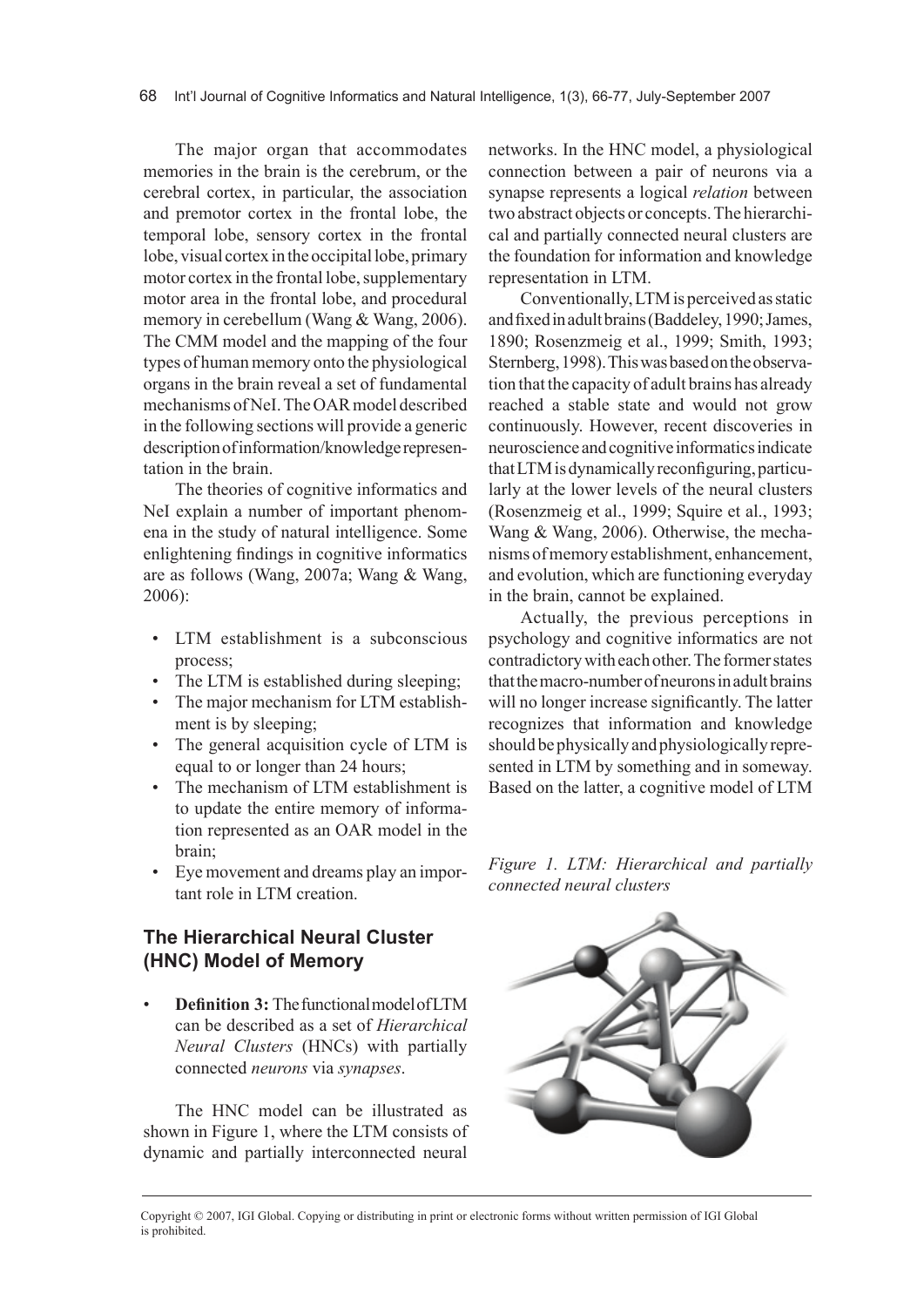will be developed in the following sections to explain how information or knowledge is represented in LTM.

## **The OAR Model for Internal Information and Knowledge Representation**

The preceding section described that the LTM does not only provide a foundation to, but also play the central role in human intelligence. According to the Layered Reference Model of the Brain (LRMB) (Wang et al., 2006), all the 39 cognitive processes of the brain at the layers of *sensation, memory, perception, action, meta cognitive functions,* and *higher cognitive functions* interact with LTM. Therefore, a generic memory model is sought in this section for understanding and simulating the roles of LTM in the brain's key cognitive processes such as learning, thinking, reasoning, and problem solving. As a result, the OAR model will be established for formally describing the mechanisms of LTM.

#### **The Relational Metaphor of the OAR Model**

In contrary to the traditional *container* metaphor, the human memory mechanism can be described by a *relational* metaphor. The new metaphor perceives that memory and knowledge are represented by the connections between neurons in the brain, rather than the neurons themselves as information containers. Therefore, the cognitive model of human memory, particularly LTM, can be described by three fundamental artifacts known as the object, attribute, and relation.

- **Definition 4:***Object* is an abstraction of an external entity and/or internal concept.
- **Definition 5:** *Attribute* is a sub-object that is used to denote detailed properties and characteristics of the given object.
- **Definition 6:***Relation* is a connection or interrelationship between any pair of object-object, object-attribute, and attribute-attribute.

Based on the preceding definitions, the OAR model of the logical memory for information and knowledge is derived next.

• **Definition 7:** The *OAR model* of LTM can be described as a triple, that is:

$$
OAR \triangleq (O, A, R) \tag{2.0}
$$

where *O* is a finite set of objects identified by unique symbolic names, that is:

$$
O = \{o_p, o_p, ..., o_p, ..., o_n\}
$$
 (2.1)

For each given  $o_i \in O$ ,  $1 \le i \le n$ ,  $A_i$  is a finite set of attributes for characterizing the object, that is:

$$
A_i = \{A_{i1}, A_{i2}, ..., A_{i j}, ..., A_{i m}\}
$$
 (2.2)

where each  $o_i \in O$  or  $A_{ij} \in A_i$ ,  $1 \le i \le n, 1 \le j \le n$ *m,* is physiologically implemented by a neuron in the brain.

Logically, each  $A_i$ , may be defined by a set of generic and/or specific attributes such as: *Ai* <sup>=</sup> physical attributes

| chemical attributes                 |  |
|-------------------------------------|--|
| cognitive attributes                |  |
| (image, sound, touch, smell, taste) |  |
| economical attributes               |  |
| time-related attributes             |  |
| space-related attributes            |  |
| categories                          |  |
| specifications                      |  |
| measurements                        |  |
| usages                              |  |
| others                              |  |
|                                     |  |

where | denotes an alternative (or) relation between defined items.

For each given  $o_i \in O$ ,  $1 \le i \le n$ ,  $R_i$  is a set of relations between  $o_i$  and other objects or attributes of other objects, that is:

$$
R_i = \{R_{i1}, R_{i2}, \dots, R_{ik}, \dots, R_{iq}\}
$$
 (2.4)

Copyright © 2007, IGI Global. Copying or distributing in print or electronic forms without written permission of IGI Global is prohibited.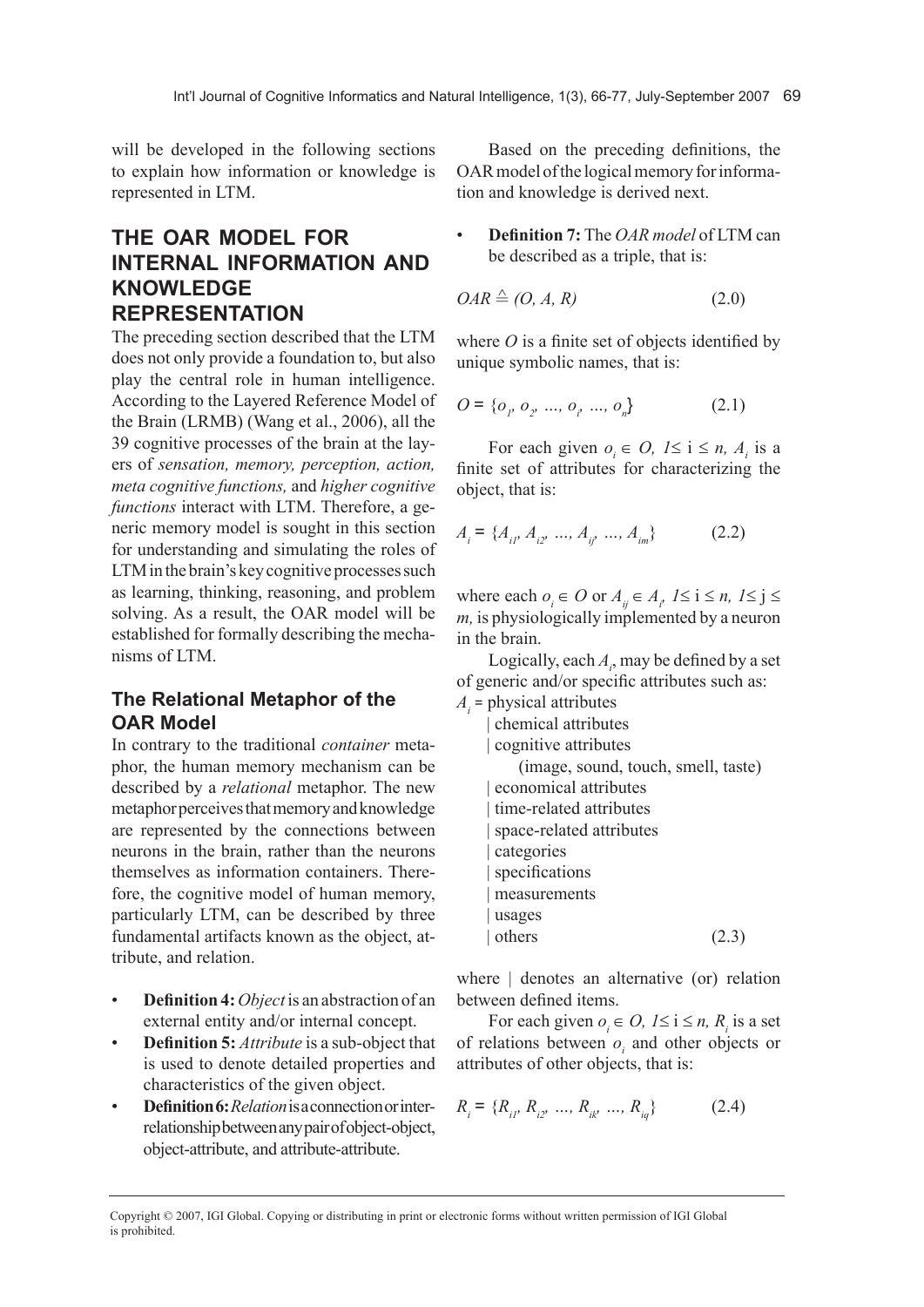where  $R_{ik}$  is a relation between two objects,  $o_i$ and  $o_i$ , and their attributes  $A_{ii}$  and  $A_{ij}$ ,  $1 \le i \le n$ ,  $1 \leq i \leq m$ , that is:

$$
R_{ik} = r(o_i, o_i, )
$$
  
\n
$$
\begin{vmatrix}\nr(o_i, A_{ij}) \\
r(A_{ij}, o_i, )\n\end{vmatrix}
$$
  
\n
$$
\begin{vmatrix}\nr(A_{ij}, A_{ij}), 1 \le k \le q\n\end{vmatrix}
$$
 (2.5)

Typically,  $R_i$  may be defined by a set of generic and/or specific relations such as:

$$
R_i = \text{categories}
$$
\n| types  
\n| entities (real-world objects)  
\n| artifacts (abstract concepts)  
\n| others

\n(2.6)

■

An abstract illustration of the OAR model between two objects is shown in Figure 2. The relations between objects can be established via pairs of object-object, object-attribute, and/or attribute-attribute. The connections could be highly complicated, while the mechanism is fairly simple that can be deducted to the physiological links of neurons via synapses in LTM.

It is noteworthy as in the OAR model that the *relations* themselves represent information and knowledge in the brain. The relational metaphor is totally different from the traditional container metaphor in neuropsychology and computer science, because the latter perceives that memory and knowledge are *stored* in individual neurons and the neurons function as containers.

**Example 1:** According to the OAR model, an object of *tree, t*, in LTM of the brain can be represented as follows:

$$
tree = (o, A, R)
$$

$$
= (t, A, R)
$$

where:

$$
o = t
$$
\n= tree\n
$$
A_t = sign
$$
\nreal world reference (image)\n| other sensorial attributes (sound, touch, small, and taste)\n| shape (category)\n| phonetics (*tri* : *h*)\n| plant (category)\n| having a trunk (specific attribute 1)\n| with leaves (specific attribute 2)

*Figure 2. The OAR model of memory architecture*



Copyright © 2007, IGI Global. Copying or distributing in print or electronic forms without written permission of IGI Global is prohibited.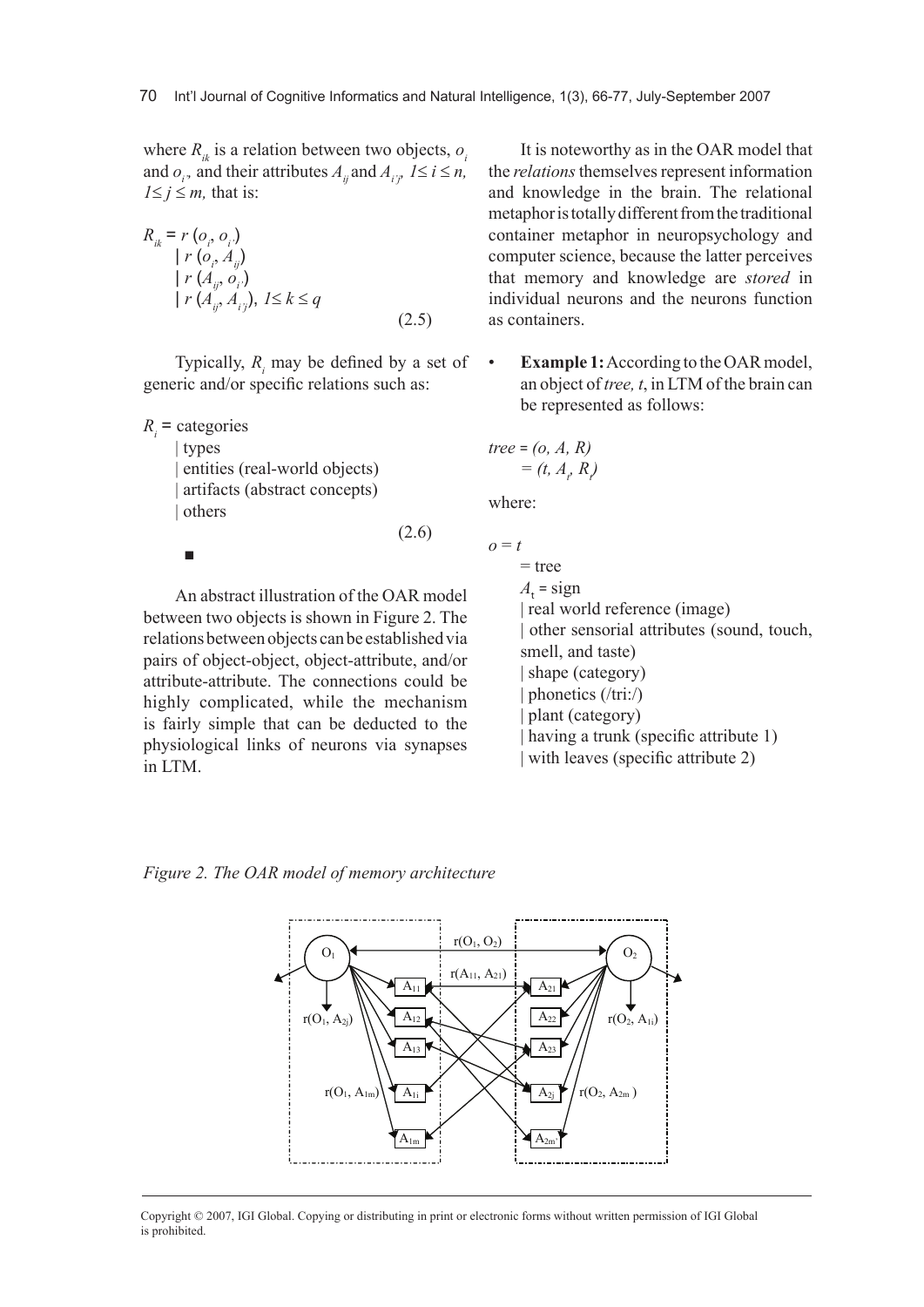```
| green (specific attribute 3)
| …
R_t = forest
```
| wood | environment | furniture house | bird | …

Although the number of neurons in the brain is limited and stable, the possible relations between them may result in an explosive number of combinations that represent knowledge in the human memory. Therefore, the OAR model is capable of explaining the fundamental mechanisms of human memory creation, retention, and processing (Wang, 2002, 2003, 2007a; Wang & Ruhe, 2007).

#### **The Extended OAR Model of Long-Term Memory**

The OAR model developed in the preceding section provides a generic abstract concept model of the contents of LTM and the results of learning and other cognitive activities. Mapping it onto the cognitive structure of the brain, an extended OAR model of the brain, *EOAR*, is given in Figure 3, where the external world is represented by *real entities* (RE), and the internal world by *virtual entities* (VE) and *objects* (O). The internal world can be divided into two layers: the *image* layer and the *abstract* layer.

**• Definition 8:** The *Extended OAR model* of the brain, *EOAR*, states that the external world is represented by *real entities*, and the internal world by *virtual entities* and *objects*. The internal world can be divided

*Figure 3. The EOAR model of the brain*



Copyright © 2007, IGI Global. Copying or distributing in print or electronic forms without written permission of IGI Global is prohibited.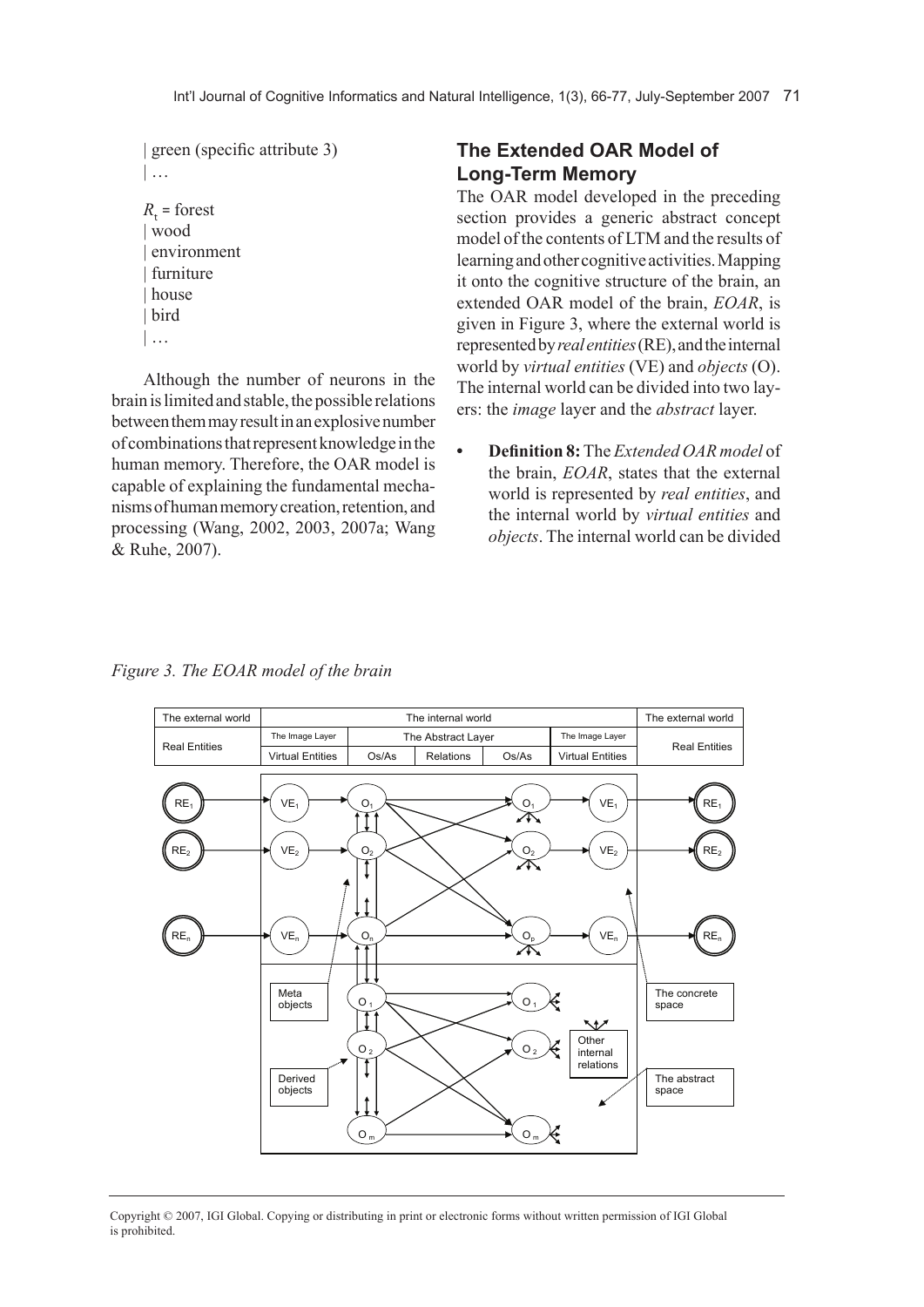into two layers known as the *image layer* and the *abstract layer*.

The virtual entities are direct images of the external real-entities located at the image layer. The objects are abstract artifacts located at the abstract layer. The abstract layer is an advanced property of human brains. It is noteworthy that animal species have no such abstract layer in their brains. Therefore, they have no *indirect* or *abstract* thinking capability (Wang & Wang, 2006). In other words, abstract thinking is a unique power of the human brain known as the *qualitative* advantage of human brains. The other advantage of the human brain is the tremendous capacity of LTM in the cerebral cortex known as the *quantitative* advantages. On the basis of these two principal advantages as described in Theorem 1, humankind gains the power as human beings.

There are *meta objects* (O) and *derived objects* (O') at the abstract layer. The former are concrete objects directly corresponding to the virtual entities and then to the external world. The latter are abstracted objects that are derived internally and have no direct connection with the virtual entities or images of the real-entities such as abstract concepts, notions, ideas, and states of feelings. The objects on the brain's abstract layer can be further extended into a network of objects, attributes, and relations according to the EOAR model as shown in Figure 3. In Figure 3, the connections between objects/attributes (O/A) via relations are *partially* connected rather than fully connected, where the latter means each Q/A is connected to all others. In other words, it is not necessary to find a relation among all pairs of objects or attributes.

It is noteworthy that the higher level cognitive processes and consciousness, such as willingness, emotions, and desires, are results of both such internal states in the brain and current external stimuli. Detailed discussions may be referred to the LRMB model (Wang et al., 2006). It is also noteworthy that the cognitive model of the brain is looped. This means that an internal virtual entity is not only abstracted from the real-entity as shown on the left-hand side in Figure 3, but also eventually connected to the entities on the right-hand side. This is the foundation of thinking, reasoning, and other high-level cognitive processes, in which internal information has to be related to the real-world entities, in order to enable the mental processes meaningfully embodied to real-world semantics.

## **Learning Mechanisms Explained by the OAR Model**

The OAR model created in the preceding sections provides a generic logic model for representing internal information and knowledge. This section demonstrates the applications of the OAR model in explaining the mental processes and cognitive mechanisms of learning and knowledge representation. The architectural aspect of knowledge representation is first discussed. On the understanding of the structure of knowledge and knowledge networks, the learning mechanisms will be described with the OAR model.

#### **Knowledge Architecture Description by OAR-Based Concept Algebra**

A concept network model may be described based on the OAR model for knowledge representation, which treats a concept as a basic and adaptive unit for modelling knowledge structures in the brain. On the basis of OAR, an abstract concept is a composition of the three essences, *O, A,* and *R*, in a coherent encapsulation.

**• Definition 9:** An *abstract concept c* is a 5-tuple, that is:

$$
c \triangleq (O, A, R)
$$
  
= (O, A, R<sup>c</sup>, R<sup>i</sup>, R<sup>o</sup>) (3)

where

- *O* is a nonempty set of object of the concept,  $O = \{o_p, o_2, ..., o_m\}.$
- *A* is a nonempty set of attributes,  $A = \{a_p\}$  $a_{2}, ..., a_{n}$ .

Copyright © 2007, IGI Global. Copying or distributing in print or electronic forms without written permission of IGI Global is prohibited.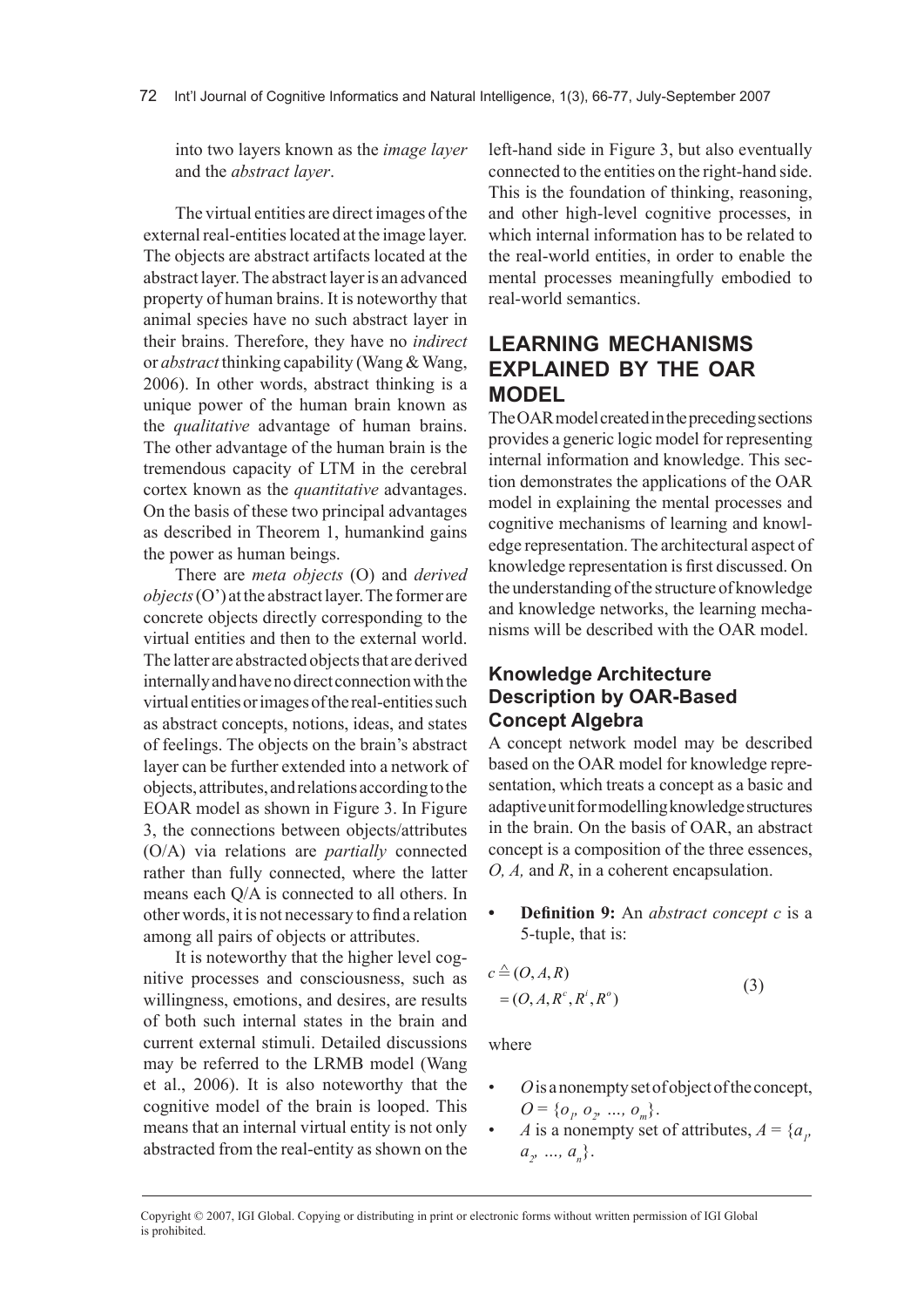- $R^c \subseteq O \times A$  is a set of internal relations.
- $R^i \subseteq C' \times C$  is a set of input relations, where C' is a set of external concepts.
- $R^{\circ} \subset C \times C'$  is a set of output relations, where C' is a set of external concepts.

A structural concept model of  $c = (O, A, R^c)$ ,  $R^i$ ,  $R^o$ ) can be illustrated in Figure 4, where *c*, *A*, *O,* and *R, R* =  $\{R^c, R^i, R^o\}$ , denote the concept, its attributes, objects, and internal/external relations, respectively.

Using the abstract concept model and OAR, human *knowledge* can be modeled as a concept network. A set of rules for knowledge composition in order to construct complex and dynamic concept networks is described by concept algebra (Wang, 2006c).

*•* **Definition 10.** A *generic knowledge K* is an *n*-nary relation  $R_k$  among a set of *n* multiple concepts in *C*, that is:

$$
K \stackrel{\triangle}{=} R_k : (\sum_{i=1}^n C_i) \to C \tag{4}
$$

where  $X$  denotes a series of Cartesian products, and  $\bigcup_{i=1}^{n} C_i = C$ .

In Definition 9, the relation  $R_k$ ,  $R_k \in \mathfrak{R}$ , is one of the nine concept association operations as defined in concept algebra (Wang, 2006c), which serves as the knowledge composing

rules such as *inheritance, extension, tailoring, substitute, composition, decomposition, aggregation, specification,* and *instantiation* as given next:

$$
\mathfrak{R} = \{\Rightarrow, \stackrel{+}{\Rightarrow}, \stackrel{-}{\Rightarrow}, \stackrel{\sim}{\Rightarrow}, \uplus, \uparrow \uparrow, \Leftarrow, \vdash, \rightarrow\}
$$
(5)

Because the relations between concepts are transitive, the generic topology of knowledge is a hierarchical network as stated next.

• **Theorem 2:** The *generic topology of abstract knowledge systemsK* is a hierarchical concept network.

The previous theorem can be proved by the nine association rules  $\Re$  in concept algebra.

• **Definition 11:** A *concept network CN* is a hierarchical network of concepts interlinked by the set of nine associations ℜ defined in concept algebra, that is:

$$
CN \triangleq \mathfrak{R} : \underset{i=1}{\overset{n}{\mathbf{X}}} C_i \to \underset{i=1}{\overset{n}{\mathbf{X}}} C_i
$$
 (6)

**• Theorem 3:** In a concept network *CN*, the *abstract levels of concepts*  $\ell_{\text{c}}$  *form a partial* order of a series of increasing intensions, that is:

*Figure 4. The structural model of concepts* 



Copyright © 2007, IGI Global. Copying or distributing in print or electronic forms without written permission of IGI Global is prohibited.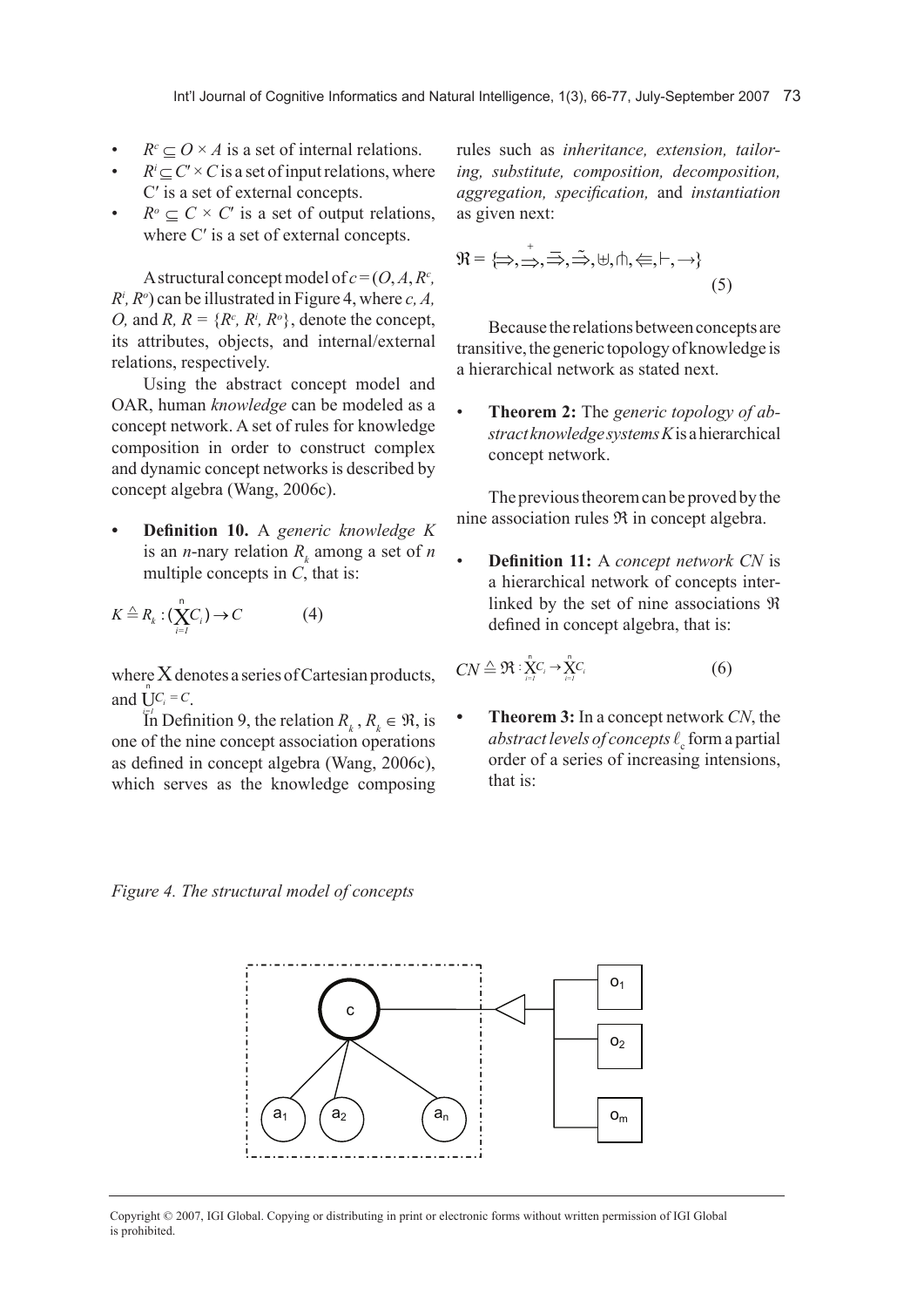$$
\ell_c = (\emptyset \preccurlyeq c_1 \preccurlyeq c_2 \preccurlyeq \dots \preccurlyeq c_n \preccurlyeq \dots \preccurlyeq \Omega)
$$
\n
$$
(7)
$$

where  $\emptyset$  is the *empty* concept  $\emptyset = (\perp, \perp)$ , and  $Ω$  the universal concept,  $Ω = (U, M)$ , in which *U* denotes a finite or infinite nonempty set of objects, and *M* is a finite or infinite nonempty set of attributes, respectively.

#### **Learning Mechanisms Explained by the OAR Model**

**• Theorem 4.** The *principle of dynamic knowledge representation* states that internal memory in the form of an OAR structure can be updated by a composition of the existing *OAR* and the newly created sub-OAR (s*OAR*), that is:

$$
OAR' ST = OARST \oplus sOARST
$$
  
= OARST  $\oplus (O_s, A_s, R_s)$  (8)

where the composition operation  $\forall$  on concepts is defined next.

**• Definition 12.** A *composition* of concept *c* from *n* subconcepts  $c_1, c_2, ..., c_n$ , denoted  $by \oplus$ , is an integration of them that creates the new super concept *c* via concept conjunction, and establishes new associations between them, that is:

$$
c(O, A, R^c, R^i, R^o) \cup \prod_{i=1}^n c_i \stackrel{\triangle}{=} c(O, A, R^c, R^i, R^o | O = \bigcup_{i=1}^n O_{c_i}, A = \bigcup_{i=1}^n A_{c_i}, R^c = \bigcup_{i=1}^n (R^c_{c_i} \cup \{(c, c_i), (c_i, c)\}, R^i = \bigcup_{i=1}^n R^i_{c_i}, R^o = \bigcup_{i=1}^n R^o_{c_i}) \n|| \bigcap_{i=1}^n c_i (O_i, A_i, R^c_i, R^i_i, R^o_i | R^i_i = R^i_i \cup \{(c, c_i)\}, R^o_i = R^o_i \cup \{(c_i, c)\})
$$
\n(9)

As specified in Equation 9, the composition operation results in the generation of new inter- $\text{rad}$  relations $\Delta R^c = \bigcup_{i=1}^{n} \{(c, c_i), (c_i, c)\}$  that do not belong to any of its sub-concepts. It is also noteworthy that, during learning by concept composition, the existing knowledge in forms of the individual *n* concepts is changed and updated concurrently via the newly created input/output relations with the newly generated concept.

• **Corollary 1.** The *learning process* is a cognitive composition of a piece of newly acquired information and the existing knowledge in LTM in the form of the OAR-based knowledge networks.

Theorem 3 and Corollary 1 explain how existing knowledge is extended or updated in the OAR during learning, and how new knowledge is created in the OAR in human brains. It is noteworthy that knowledge composition based on OAR is an adaptive process that enables new knowledge to be integrated into the existing OAR network in LTM (Wang, 2006b, 2006c).

## **Estimation of Memory Capacity of the Brain Based on the OAR Model**

Comparing the human brain and those of other animals, the magnitude of the human memory shows a significant advantage. Therefore, to accurately determine the magnitude of human memory capacity is not only theoretically significant in cognitive informatics, but also practically useful to reveal the human potential. It is also helpful to perceive the status and limitations of current memory and computing technologies in computer science and artificial intelligence. The OAR model and the identification of the quantitative and qualitative advantages of human LTM enable rigorous estimation of the magnitude of the capacity of human memory.

According to the OAR model as given in Definition 7 and Figures 2 and 3, information is represented in the brain by relations, that is, a

Copyright © 2007, IGI Global. Copying or distributing in print or electronic forms without written permission of IGI Global is prohibited.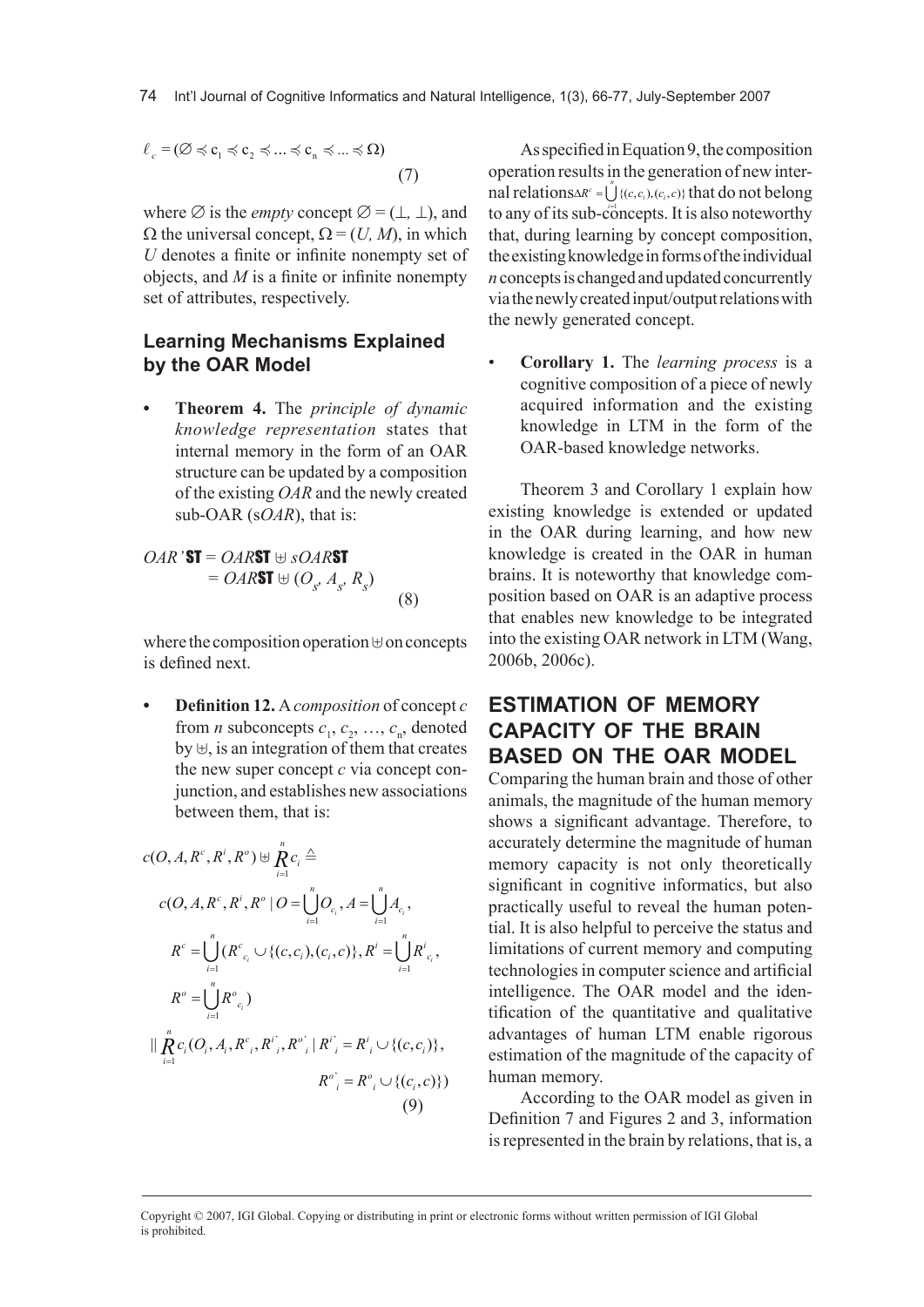logical model of synapses. Hence, the capacity of human memory is not only dependent on the number of neurons, but also the connections among them. This mechanism may result in an exponential combination to represent and store information in LTM of the brain. This also explains why the magnitude of neurons in an adult brain seems stable; however, huge amounts of information can be remembered throughout the entire life of a person.

• **Theorem 5.** The *human memory capacity model* states that, assuming there are *n* neurons in the brain, and on average there are *s* connections between a given neuron and a subset of the rest of them in the form of synapses, the magnitude of the brain's memory capacity  $C_m$  can be expressed by the following mathematical model:

$$
C_m \triangleq \mathbf{C}_n^s = \frac{n!}{s!(n-s)!} \tag{10}
$$

where *n* is the total number of neurons, and *s* the number of average partial connections between neurons via synapses.

Equation 10 shows that the memory capacity problem in cognitive science and neuropsychology can be reduced to a classical combinatorial problem, with the total potential relational combinations,  $C_n^s$ , among all neurons  $(n = 10^{11})$  and their *average* synapses  $(s = 10^3)$ to various related subset of entire neurons (Gabrieli, 1998; Marieb, 1992; Pinel, 1997). Therefore, the parameters of Equation 10 can be determined as follows:

$$
C_m \triangleq \mathbf{C}^s
$$
  
= 
$$
\frac{10^{11}!}{10^3!(10^{11}-10^3)!}
$$
  
= 
$$
10^{8,432} \quad [bit]
$$
 (11)

Theorem 5 provides a mathematical explanation of the OAR model, which shows that the upper limit of the potential number of connections among neurons in the brain can be derived by the combination of a huge base and a large number of choices. This seems a simple

problem intuitively. However, it turns out to be extremely hard to solve and is almost intractable using any computer, because of the exponential complicity or the recursive computational costs for such large *n* and *s*. However, using the approximation theory and a computational algorithm (Wang, Liu, & Wang, 2003), the preceding result is obtained successfully.

The finding on the magnitude of the human memory capacity on the order as high as 108,432 bits reveals an interesting mechanism of the brain. That is, the brain does not create new neurons to represent new information; instead it generates new synapses between the existing neurons in order to represent new information. The observation in neurophysiology that the number of neurons is kept stable rather than continuous increasing in adult brains (Marieb, 1992; Pinel, 1997; Rosenzmeig et al., 1999) is an evidence for the relational cognitive model of information representation in human memory as described in this article.

The tremendous difference of memory magnitudes between human beings and computers demonstrates the efficiency of information representation, storage, and processing in human brains. Computers store data in a direct and unconsumed manner, while the brain stores information by relational neural clusters. The former can be accessed directly by explicit addresses and can be sorted, while the latter may only be retrieved by content-sensitive search and matching among neuron clusters where spatial connections and configurations themselves represent information.

#### **Conclusion**

Investigation into the cognitive models of information and knowledge representation in the brain and the capacity of the memory have been perceived to be one of the fundamental research areas that help to unveil the mechanisms and the potential of the brain. The OAR model developed in this article has provided a generic logic model for explaining both the form of internal knowledge representation and the mechanisms of LTM. It has also presented a reference model of information presentation

Copyright © 2007, IGI Global. Copying or distributing in print or electronic forms without written permission of IGI Global is prohibited.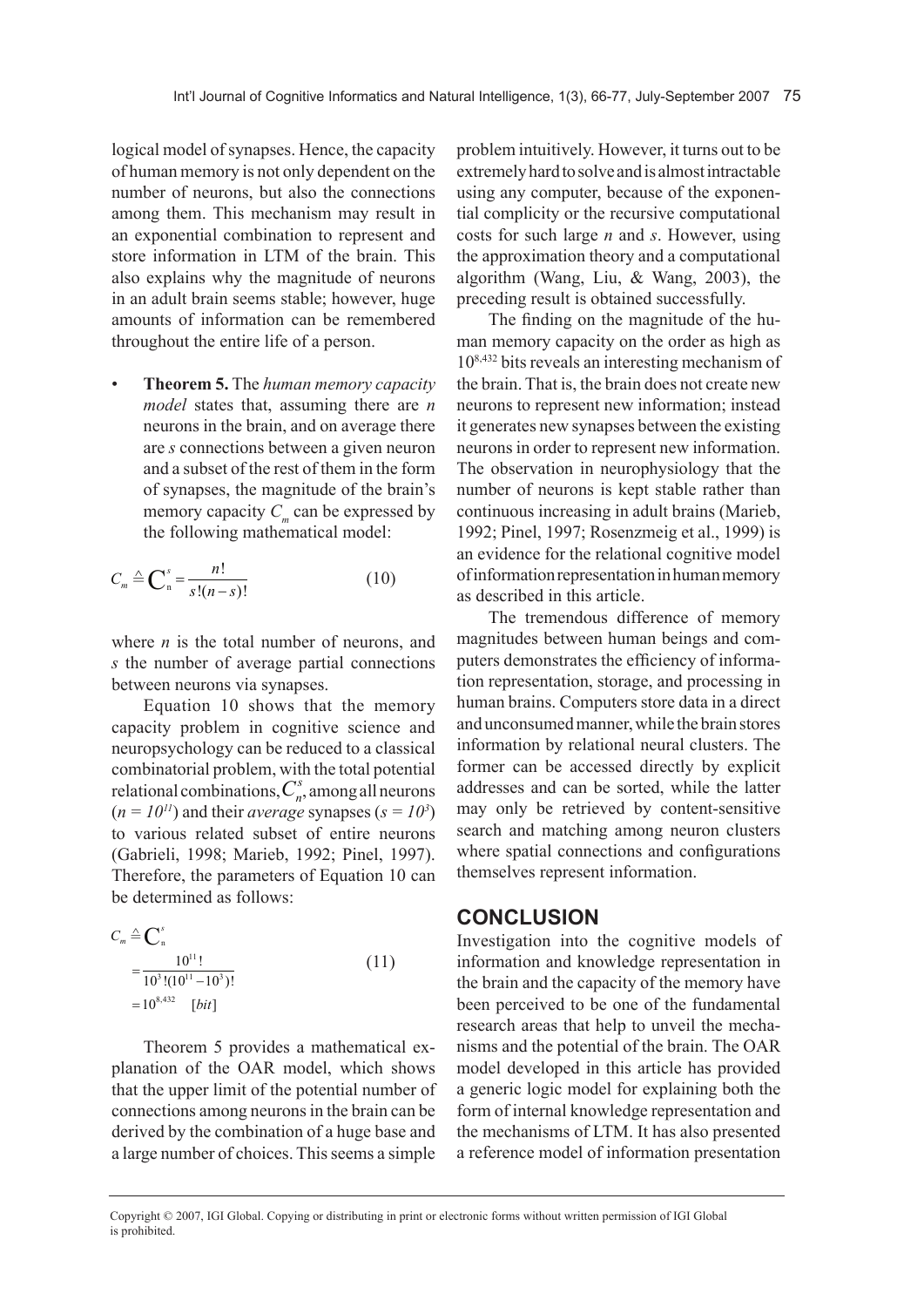and storage for computing and information sciences. According to the OAR model, the human memory and knowledge have been represented by relational synaptic connections between neurons rather than by the neurons themselves as the traditional container metaphor described. It has been revealed that human knowledge can be formally described as dynamic composition of the existing OAR and the newly identified or generated objects, attributes, and/or relations.

Studies on various cognitive processes, such as problem solving, decision making, and comprehension, have demonstrated that the OAR model can be used as a foundation to rigorously explain the cognitive mechanisms of the brain. The OAR model has been applied to explain a wide range of cognitive mechanisms and mental processes in natural and artificial intelligence.

#### **Acknowledgment**

The author would like to acknowledge the Natural Science and Engineering Council of Canada (NSERC) for its support to this work. The author would like to thank the anonymous reviewers for their valuable comments and suggestions.

#### **References**

- Baddeley, A. (1990). *Human memory: Theory and practice*. Needham Heights, MA: Allyn and Bacon.
- Gabrieli, J. D. E. (1998). Cognitive neuroscience of human memory. *Annual Review of Psychology, 49*, 87-115.
- Harnish, R. M. (2002). *Minds, brain, computers: An historical introduction to the foundations of cognitive science*. Oxford, UK: Blackwell Publishers, Ltd.
- James, W. (1890). *Principles of psychology*. New York: Holt.
- Jordan, D. W., & Smith, P. (1997). *Mathematical techniques: An introduction for the engineering, physical, and mathematical sciences* (2nd ed.). UK: Oxford University Press.
- Kotulak, R. (1997). *Inside the brain*. Kansas City,

MO: Andrews McMeel Publishing Co.

- Leahey, T. H. (1997). *A history of psychology: Main currents in psychological thought* (4th ed.). Upper Saddle River, NJ: Prentice Hall Inc.
- Lecerf, C. (1998). Double loop flows and bidirectional Hebb's Law in neural networks. In *Proceedings of the Sixth DYNN'98, Stockholm*.
- Marieb, E. N. (1992). *Human anatomy and physiology* (2nd ed.). Redwood City, CA: The Benjamin/Cummings Publishing Co., Inc.
- Matlin, M. W. (1998). *Cognition* (4th ed.). Orlando, FL: Harcourt Brace College Publishers.
- Payne, D. G., & Wenger, M. J. (1998). *Cognitive psychology*. New York: Houghton Mifflin Co.
- Pinel, J. P. J. (1997). *Biopsychology* (3rd ed.). Needham Heights, MA: Allyn and Bacon.
- Rabin, M. O., & Scott, D. (1959). Finite automata and their decision problems. *IBM Journal of Research and Development, 3*, 114-125.
- Rosenzmeig, M. R., Leiman, A. L., & Breedlove, S. M. (1999). *Biological psychology: An introduction to behavioral, cognitive, and clinical neuroscience* (2nd ed.). Sunderlans, MS: Sinauer Associates, Inc., Publishers.
- Smith, R. E. (1993). *Psychology*. St. Paul, MN: West Publishing Co.
- Squire, L. R., Knowlton, B., & Musen, G. (1993). The structure and organization of memory. *Annual Review of Psychology, 44*, 453-459.
- Sternberg, R. J. (1998). *In search of the human mind* (2nd ed.). Orlando, FL: Harcourt Brace & Co.
- Turing, A. M. (1936). On computable numbers, with an application to the Entscheidungs problem. *Proceedings of London Mathematical Society, 2*(42), 230-265.
- Wang, Y. (2002). Keynote speech: On cognitive informatics. In *Proceedings of the First IEEE International Conference on Cognitive Informatics (ICCI'02)* (pp. 34-42). Calgary, Canada: IEEE CS Press.
- Wang, Y. (2003). Cognitive informatics: A new transdisciplinary research field. *Brain and Mind: A Transdisciplinary Journal of Neuroscience*

Copyright © 2007, IGI Global. Copying or distributing in print or electronic forms without written permission of IGI Global is prohibited.